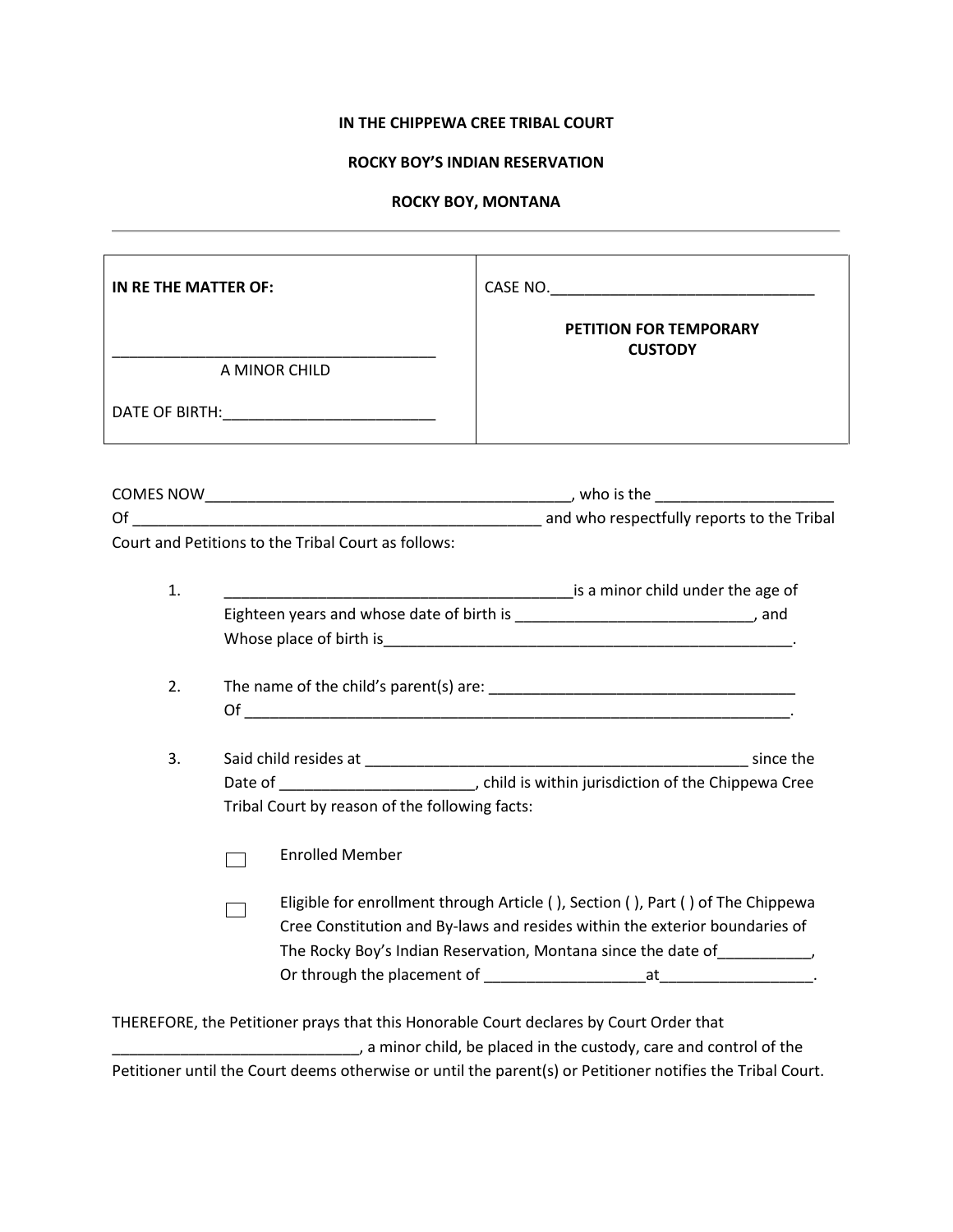| being first duly sworn on oath, deposes and says that she/he is (<br>the Petitioner in this action, that she/he has read the forgoing petition and knows the contents thereof,<br>all matters, facts and that things stated therein are true and correct to the best of my knowledge and<br>belief. |                         |  |
|-----------------------------------------------------------------------------------------------------------------------------------------------------------------------------------------------------------------------------------------------------------------------------------------------------|-------------------------|--|
|                                                                                                                                                                                                                                                                                                     | DATE: _________________ |  |
| ADDRESS:<br><u> 1989 - Johann John Stone, mars eta biztanleria (</u>                                                                                                                                                                                                                                | TELEPHONE: TELEPHONE    |  |
| SIGNED AND SWORN BEFORE ME ON THE<br><b>DAY OF</b>                                                                                                                                                                                                                                                  | 20                      |  |

Г

CLERK OF COURT OR NOTARY PUBLIC

\_\_\_\_\_\_\_\_\_\_\_\_\_\_\_\_\_\_\_\_\_\_\_\_\_\_\_\_\_\_\_\_\_\_\_\_\_\_\_\_\_\_\_\_\_\_\_\_\_\_\_\_

| <b>REQUIRED INFORMATION</b> |
|-----------------------------|
|                             |
|                             |
|                             |
|                             |
|                             |